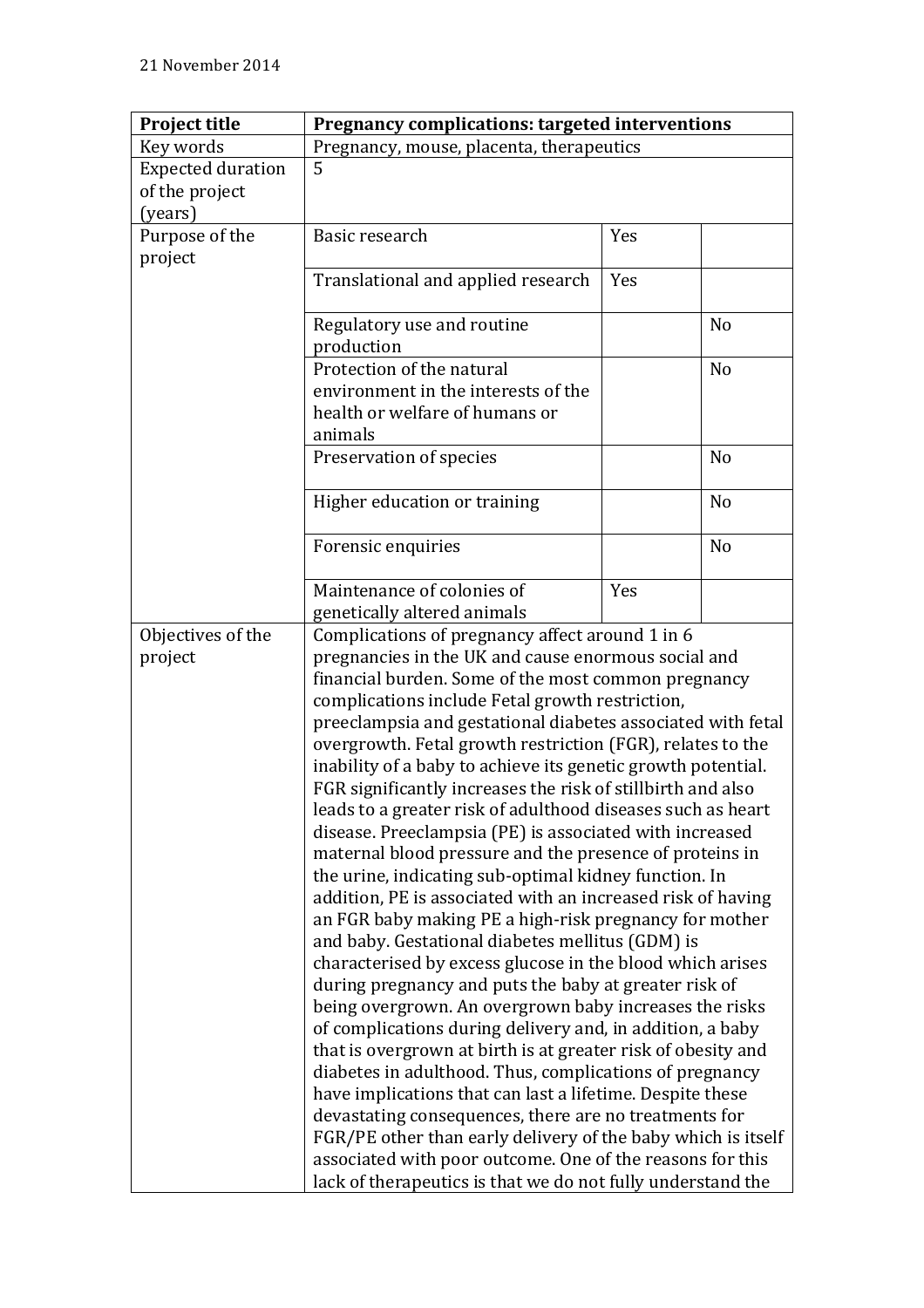|                                                                    | mechanisms underpinning these complications of<br>pregnancy. It does appear that abnormal placental function<br>is key to the onset of these complications but many of the<br>exact mechanisms remain elusive. As such, it remains<br>imperative that we continue to assess the changes in<br>placental function that accompany these complications and<br>to target therapeutics based on this evidence. As such, we<br>have already demonstrated, in mouse models of FGR, that<br>sildenafil citrate (Viagra) is one drug that may have<br>therapeutic value in the treatment of FGR. We have shown<br>that Viagra improves placental blood flow (which is often<br>impaired in FGR) and increases fetal growth as a result.<br>Following these data, a human clinical trial has been<br>funded emphasising the potential for mouse models to                                                                                                                               |  |
|--------------------------------------------------------------------|-------------------------------------------------------------------------------------------------------------------------------------------------------------------------------------------------------------------------------------------------------------------------------------------------------------------------------------------------------------------------------------------------------------------------------------------------------------------------------------------------------------------------------------------------------------------------------------------------------------------------------------------------------------------------------------------------------------------------------------------------------------------------------------------------------------------------------------------------------------------------------------------------------------------------------------------------------------------------------|--|
|                                                                    | provide a good pre-clinical testing ground.<br>This project has 3 major objectives:                                                                                                                                                                                                                                                                                                                                                                                                                                                                                                                                                                                                                                                                                                                                                                                                                                                                                           |  |
|                                                                    | 1. To identify whether signals derived from the fetus<br>are important in the control of fetal growth and<br>whether these signals are different/absent in cases<br>of poor fetal growth<br>2. To identify new potential therapies for FGR/PE/<br>fetal overgrowth by focussing on both dietary<br>modifications and drugs already approved in the<br>clinic for other diseases that share similarities to<br>pregnancy complications (e.g. those designed to<br>increase blood flow)<br>3. To target these therapies specifically to the<br>placenta, both to minimise possible side effects of<br>therapies and also to maximise the chances of<br>success of these therapies. Targeting involves<br>attaching a protein 'tag' to these drugs which allows<br>them to bind only to the placenta, maximising<br>action of these drugs at the required site. This<br>should minimise the risk of possible side-effects<br>caused by drugs being delivered to multiple organs. |  |
| <b>Potential benefits</b><br>likely to derive<br>from this project | Following this project, there will be a greater<br>understanding of the placental mechanisms that underpin<br>FGR, PE and the fetal overgrowth associated with GDM. As<br>part of this insight, we will have a greater idea as to<br>whether signals from the fetus to the placenta are<br>important in fetal growth and whether these signals are<br>altered/absent in complications of pregnancy. This project<br>also has the potential to identify further candidate<br>therapeutics, in addition to Viagra. These candidate<br>therapeutics may include dietary modifications such as<br>beetroot juice, which contains constituents (nitrate) shown                                                                                                                                                                                                                                                                                                                     |  |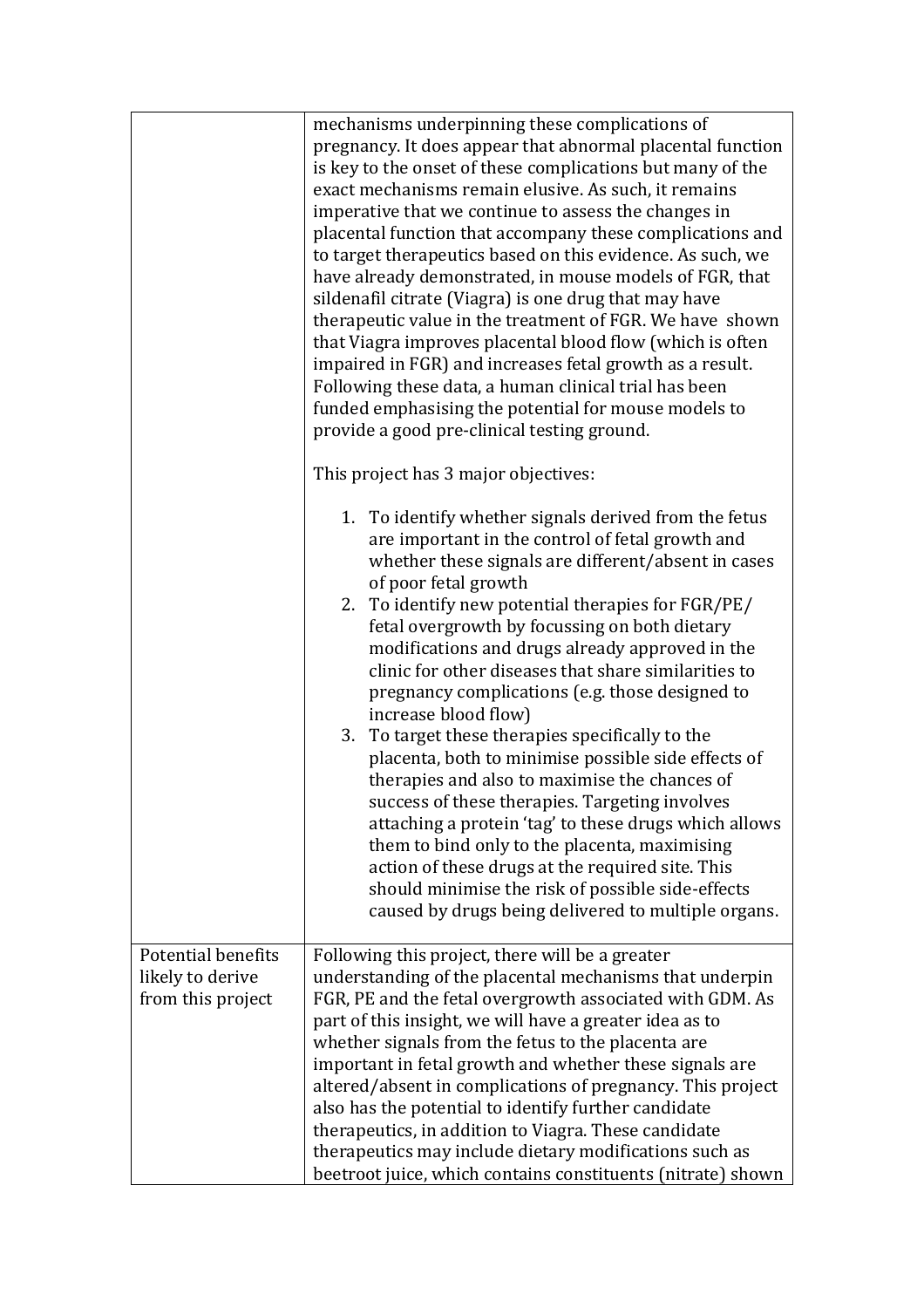|                                                                                                                                          | to improve blood flow in non-pregnant humans and<br>animals. In addition, we will have evidence as to whether<br>drugs targeted to the placenta only give additional benefit<br>in terms of safety for mum and baby, and in terms of<br>achieving greater therapeutic value compared with the<br>same drugs delivered to the entire body? In terms of the<br>potential benefits, results from this study will be of use to<br>other animals, since animals such as pigs, cats and dogs<br>often have large litter sizes with resultant runts that are at<br>risk of death during pregnancy or after birth. As such, any<br>potential therapies suggested for the treatment of FGR<br>following this project have the potential to be used in<br>veterinary medicine.                                                                                                                                                                                                                                                                                                                                                                                                                                                                                                                                                                                                                                                                                                                                                                                                 |
|------------------------------------------------------------------------------------------------------------------------------------------|----------------------------------------------------------------------------------------------------------------------------------------------------------------------------------------------------------------------------------------------------------------------------------------------------------------------------------------------------------------------------------------------------------------------------------------------------------------------------------------------------------------------------------------------------------------------------------------------------------------------------------------------------------------------------------------------------------------------------------------------------------------------------------------------------------------------------------------------------------------------------------------------------------------------------------------------------------------------------------------------------------------------------------------------------------------------------------------------------------------------------------------------------------------------------------------------------------------------------------------------------------------------------------------------------------------------------------------------------------------------------------------------------------------------------------------------------------------------------------------------------------------------------------------------------------------------|
| Species and<br>approximate<br>numbers of<br>animals expected<br>to be used, and<br>anticipated period<br>of time                         | All experiments will be conducted in mice. Approximately<br>4000 will be used during the 5 years duration.                                                                                                                                                                                                                                                                                                                                                                                                                                                                                                                                                                                                                                                                                                                                                                                                                                                                                                                                                                                                                                                                                                                                                                                                                                                                                                                                                                                                                                                           |
| <b>Expected adverse</b><br>effects and the<br>likely/expected<br>level of severity.<br>What will happen<br>to the animals at<br>the end. | In terms of the administration of potential therapeutics,<br>most of these will be administered via the diet (water or<br>food). For substances that are unable to be administered in<br>this manner, this will be via an injection, either under the<br>skin or into the abdomen. This will cause a mild and<br>transient pain. For experiments when surgery will be<br>required (e.g. insertion of blood pressure probes, perfusion<br>of umbilical blood vessels), the animals will be kept at a<br>surgical plane of anaesthesia so as not to feel pain and<br>surgery carried out using sterile techniques to minimise<br>risk of infection. When animals have recovered from<br>surgical anaesthesia, animals will be monitored for signs of<br>pain and/or distress. In surgeries that involve suturing,<br>there is a small risk that animals may remove sutures. If<br>this occurs, and the incision site appears clean and<br>infection-free, the animal will be re-anaesthetised and re-<br>sutured up to a maximum of 1 additional anaesthetic<br>exposure. In the unlikely event that the wound becomes<br>infected, causing pain to the animal, animals will be<br>humanely euthanized. Additionally, animals will be given<br>painkillers as required post-surgery but, when animals<br>appear in significant pain or distress, we will seek<br>veterinary advice and humanely euthanize as required.,<br>For most of our procedures, particularly the dosing<br>regimens chosen, we do not expect animals to suffer any<br>lasting pain or distress. |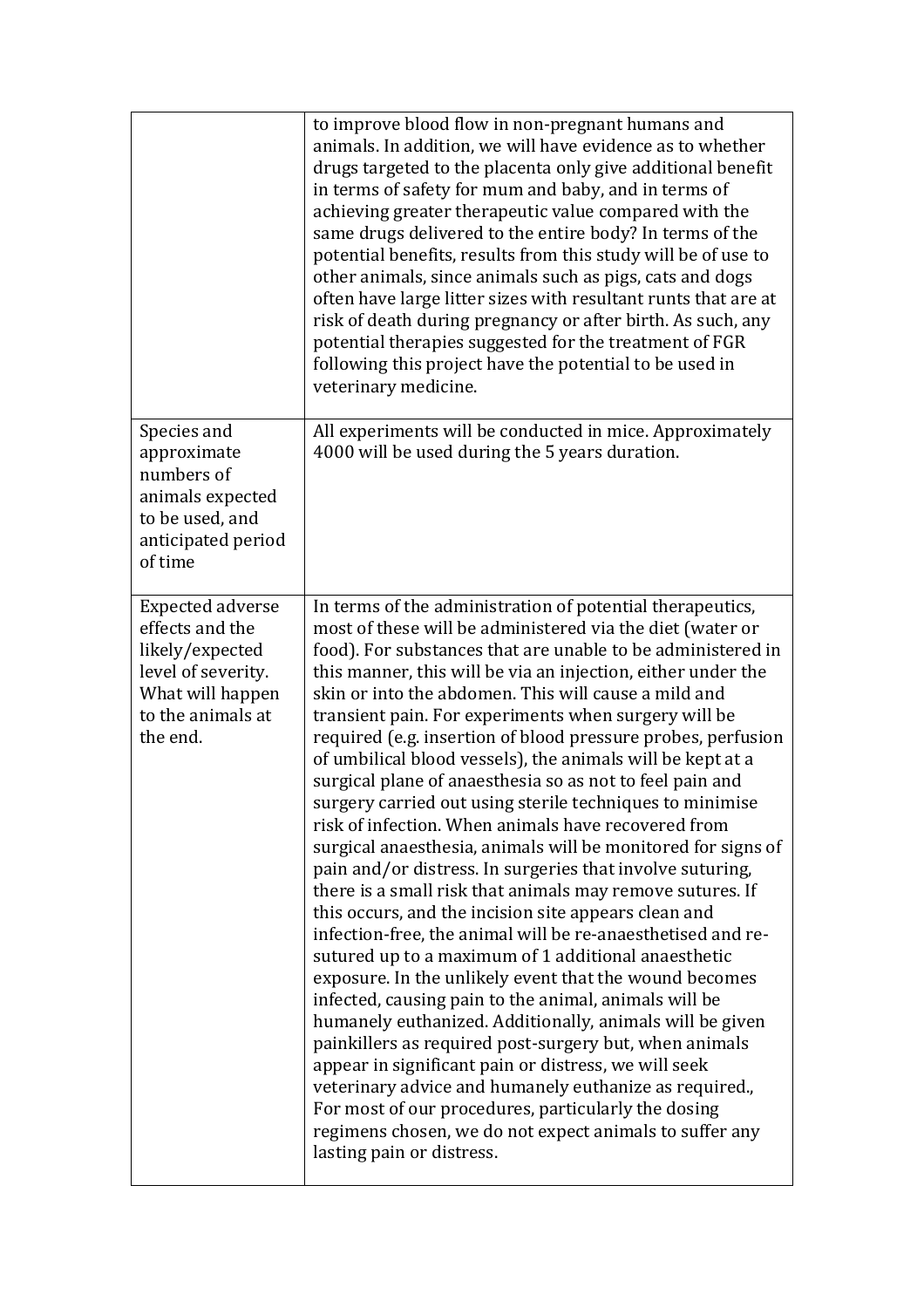|                                                                                                                | Some animals will undergo blood pressure measurements<br>which involves restraint in a tube and cuff inflation around<br>the tail of the mouse. This causes transient<br>discomfort/stress but those animals shown to be overly<br>stressed (e.g. as evidenced by rapid heart rate) will be<br>removed from the tube.<br>At the end of each protocol, all animals will be humanely<br>euthanized by a Home-Office approved method.                                                                                                                                                                                                                                                                                                             |
|----------------------------------------------------------------------------------------------------------------|------------------------------------------------------------------------------------------------------------------------------------------------------------------------------------------------------------------------------------------------------------------------------------------------------------------------------------------------------------------------------------------------------------------------------------------------------------------------------------------------------------------------------------------------------------------------------------------------------------------------------------------------------------------------------------------------------------------------------------------------|
| <b>Application of the</b><br>3 Rs                                                                              |                                                                                                                                                                                                                                                                                                                                                                                                                                                                                                                                                                                                                                                                                                                                                |
| 1. Replacement<br>Why do animals<br>need to be used,<br>and why non-<br>animal alternatives<br>cannot be used. | One of the reasons why so little progress has been made in<br>developing drugs for pregnancy diseases is that clinical<br>trials testing treatments in pregnant women are very<br>difficult. For example a drug targeted to the alleviation of<br>mother's symptoms could cross the placenta and prove<br>detrimental to the health of the baby. Thus, in order to<br>assess the effectiveness of potential therapeutics, the use<br>of animals is the only possible starting point.                                                                                                                                                                                                                                                           |
|                                                                                                                | We always run experiments using human placenta in the<br>laboratory alongside animal experiments as a first step in<br>determining effectiveness in women but such experiments<br>cannot inform us of any general beneficial or harmful<br>effects to mother and fetus or their function when a blood<br>supply is intact. Computer modelling of the pregnant<br>woman is just not possible with our present state of<br>knowledge.                                                                                                                                                                                                                                                                                                            |
| 2. Reduction<br>How the use of<br>minimum numbers<br>of animals will be<br>assured                             | We will keep the number of animals to a minimum by<br>making as many observations/measurements as possible<br>on individual mice (also aided by the fact that each litter<br>comprises multiple pups) and by removing as many tissues<br>as appropriate for later analyses. This ensures that from<br>one pregnant mouse, we can obtain multiple datasets.<br>As we have several years experience of similar<br>experiments on mice we can be confident of the minimum<br>numbers we will need to achieve statistical significance.<br>Experiments will be designed so that the primary<br>statistical test will be to assess 2 variables, treatment<br>(treated v untreated) and genotype<br>(genetically altered versus wild-type controls). |
| 3. Refinement<br>Reasons for the<br>choice of species<br>and why the animal                                    | As we require knowledge on placental function, a<br>mammalian species is essential for our work. The mouse<br>has a uterus and placenta similar to that in women and<br>also allows us to study genetically modified strains that                                                                                                                                                                                                                                                                                                                                                                                                                                                                                                              |